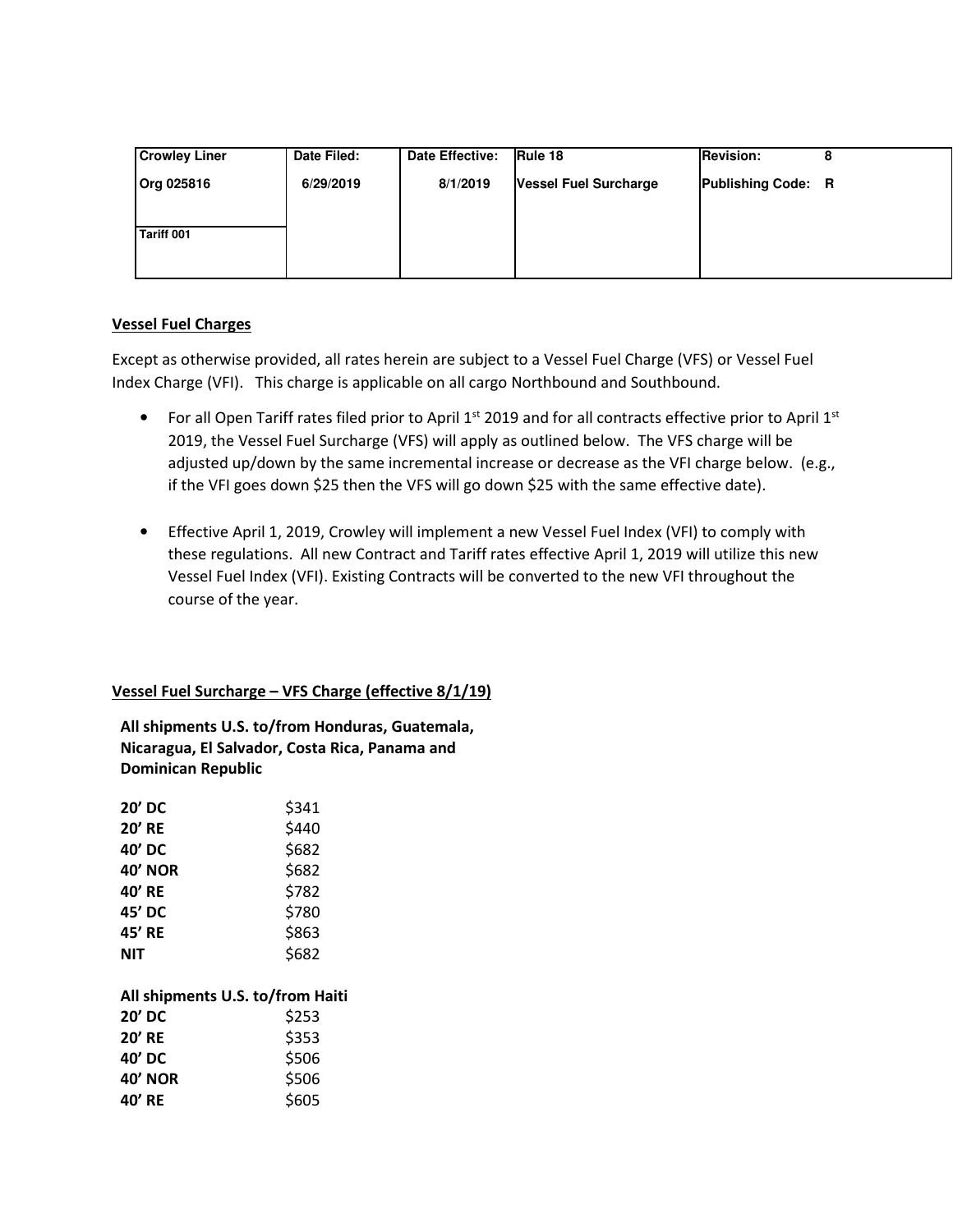| 45' DC         | \$582 |
|----------------|-------|
| 45' RE         | \$663 |
| NIT            | \$506 |
| <b>VEHICLE</b> | \$25  |

# **All shipments U.S. to/from Caribbean Islands (except ABC and Cayman Islands) 20' DC** \$366 **20' RE**  $\begin{array}{c} \text{$\diamond$466} \\ \text{40'}\text{ DC} \end{array}$ **40' DC** \$732 **40' RE** \$847 **45' DC** \$838 **NIT**  $$732$ **VEHICLE**  $$204$

### **All shipments U.S. to/from Cayman Islands**

| 20' DC         | \$235 |
|----------------|-------|
| <b>20' RE</b>  | \$235 |
| 40' DC         | \$470 |
| 40' RE         | \$470 |
| 45' DC         | \$529 |
| <b>VEHICLE</b> | \$70  |

# **All shipments U.S. to/from ABC Islands 20' DC** \$96 **20' RE**  $\frac{6}{96}$ **40' DC** \$192 **40' RE** \$192 **45' DC** \$213

| All shipments Puerto Rico to/from Caribbean and |       |  |  |
|-------------------------------------------------|-------|--|--|
| Latin America (except Dominican Republic)       |       |  |  |
| 20' DC                                          | \$348 |  |  |
| <b>20' RE</b>                                   | \$448 |  |  |
| 40' DC                                          | \$696 |  |  |
| 40' RE                                          | \$796 |  |  |
| 45' DC                                          | \$797 |  |  |
| <b>VEHICLE</b>                                  | \$204 |  |  |

#### **All shipments Puerto Rico to/from Dominican Republic**  $20'$  **DC**

| --     | ----  |
|--------|-------|
| 20' RE | \$163 |
| 40' DC | \$326 |
| 40' RE | \$326 |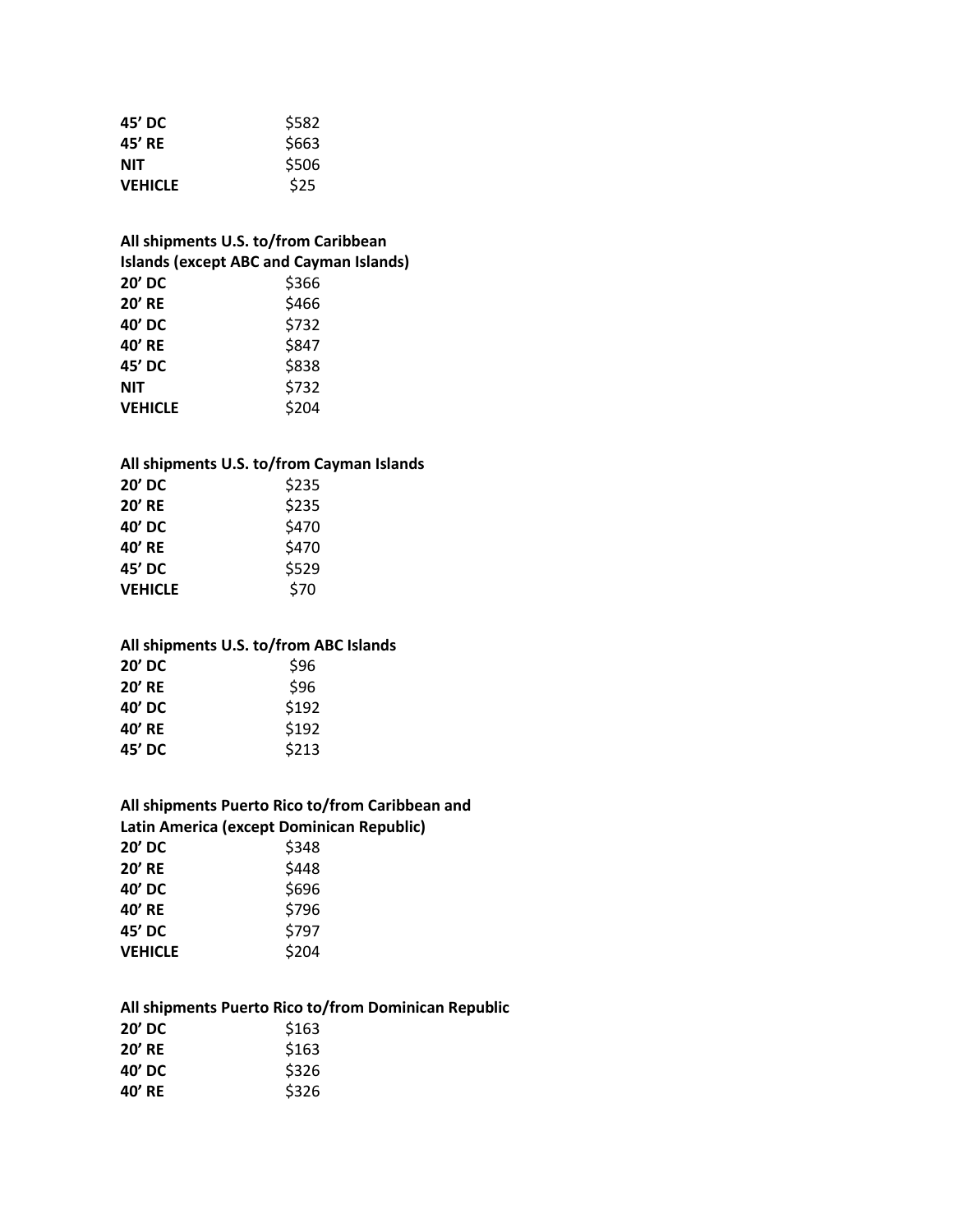**45' DC** \$334

| All Interport shipments (from non-U.S./non-PR locations |       |  |
|---------------------------------------------------------|-------|--|
| to/from non-U.S./non-PR locations)                      |       |  |
| $20'$ DC                                                | \$163 |  |
| $20'$ RE                                                | \$163 |  |
| 40' DC                                                  | \$326 |  |
| 40' RE                                                  | \$326 |  |
| 45' DC                                                  | \$351 |  |
| 45' RE                                                  | \$334 |  |
| <b>NIT</b>                                              | \$672 |  |
| <b>VEHICLE</b>                                          | \$30  |  |

## **Vessel Fuel Index – VFI Charge**

On January 1, 2020 the International Maritime Organization (IMO) is implementing new regulations which further reduce sulfur content in fuel from 3.5% to 0.5% aboard vessels operating outside of designated Emission Control Areas (ECAs). Within the North American, Puerto Rico & USVI Emission Control Areas (ECAs), sulfur content will remain at 0.1% as was previous established on January 1, 2015. Additional information regarding these regulations can be found on the **IMO** website.

In compliance with these new regulations, Crowley will convert to using the new 0.5% low sulfur fuel in the applicable international theaters as required. These regulatory fuel requirements are expected to result in substantially higher fuel costs.

Effective April 1, 2019, Crowley will implement a new Vessel Fuel Index (VFI) to comply with these regulations. All new Contract and Tariff rates effective April 1, 2019 will utilize this new Vessel Fuel Index (VFI). Existing Contracts will be converted to the new VFI throughout the course of the year. (Again, this index WILL NOT apply on shipments between the U.S. and Puerto Rico, where a separate Puerto Rico Vessel Fuel Index is currently in effect).

To begin, Crowley will use **Bunkerworld.com** to monitor the average monthly price per metric ton of the current 3.5% sulfur IFO 380 fuel burned in these international trades today, and subsequently, the price of the 0.5% low sulfur fuel. Those averages will then be used in conjunction with the table below, to determine adjustments in fuel charges. Any adjustments, if necessary, will be made with at least 30 days' notice and be effective on the 1<sup>st</sup> day of the following month.